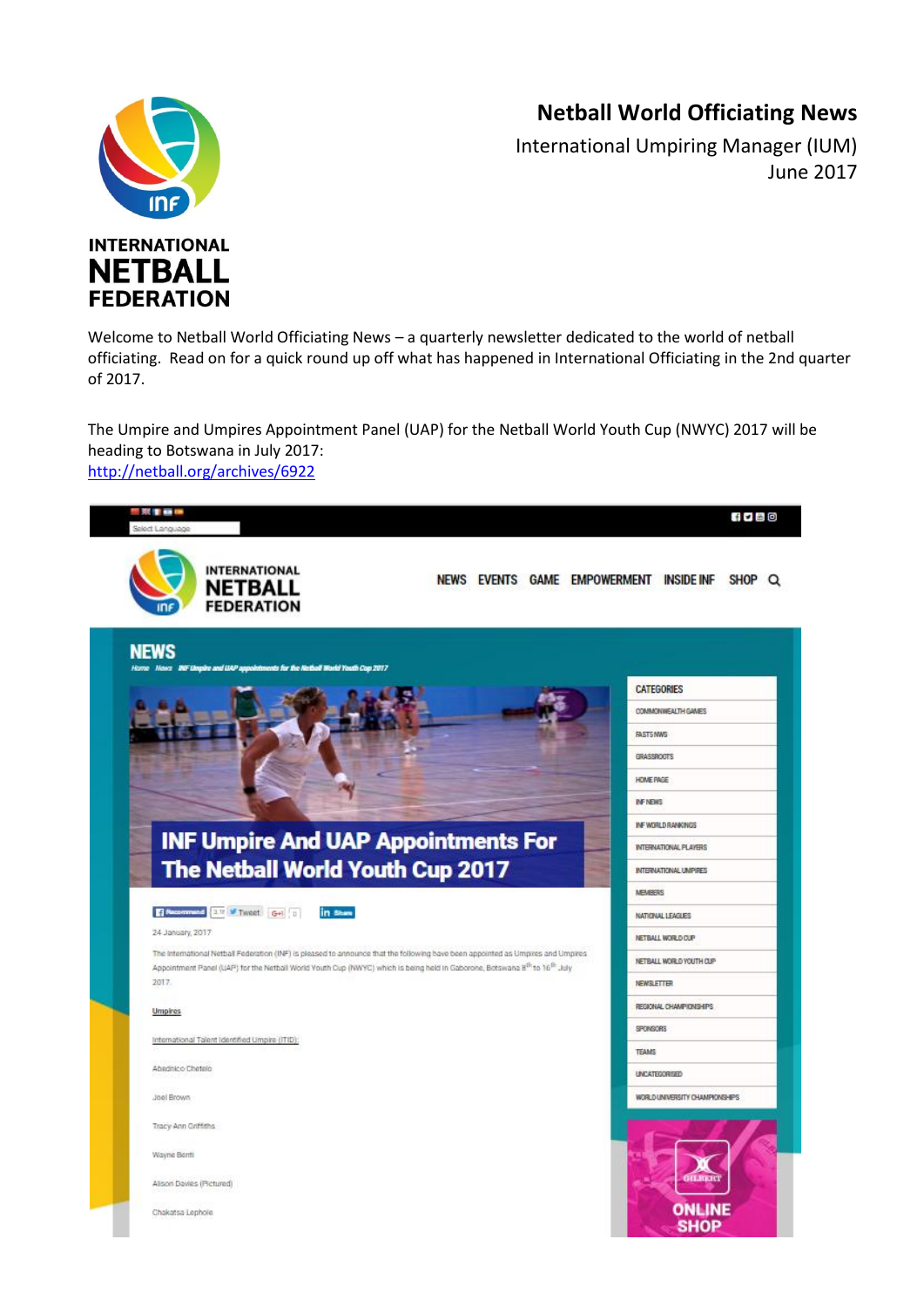## Two new International Talent Identified Umpires (ITID) have been announced: <http://netball.org/archives/8496>

| .                                                                                                                                            |                                         | $f \circ \Box$ o      |
|----------------------------------------------------------------------------------------------------------------------------------------------|-----------------------------------------|-----------------------|
| <b>INTERNATIONAL</b><br><b>NETBALL</b><br><b>FEDERATION</b>                                                                                  | NEWS EVENTS GAME EMPOWERMENT INSIDE INF | SHOP Q                |
| <b>NEWS</b><br>Home News The INF are pleased to announce that there are two new International Talent Identified Umpires (ITID)               |                                         |                       |
|                                                                                                                                              | <b>CATEGORIES</b><br><b>JPRO</b>        |                       |
|                                                                                                                                              |                                         | COMMONWEALTH GAMES    |
|                                                                                                                                              |                                         |                       |
|                                                                                                                                              |                                         |                       |
|                                                                                                                                              | HOME PAGE                               |                       |
| <b>The INF Are Pleased To Announce That</b>                                                                                                  | <b>INF NEWS</b>                         |                       |
|                                                                                                                                              | INF WORLD RANKINGS                      |                       |
| <b>There Are Two New International Talent</b><br>ŧ                                                                                           |                                         | INTERNATIONAL PLAYERS |
| <b>Identified Umpires (ITID)</b>                                                                                                             | INTERNATIONAL UMPIRES                   |                       |
|                                                                                                                                              | <b>MEMBERS</b>                          |                       |
| <b>El Necemmend 3.3M of Tweet</b> G+1 1<br>in these                                                                                          | NATIONAL LEAGUES                        |                       |
| 5 May, 2017                                                                                                                                  | NETBALL WORLD CUP                       |                       |
| The international Netball Federation (INF) are pleased to announce that them are two new International Talent Identified Limpires<br>(ITID): | NETBALL WORLD YOUTH CLIP                |                       |
| James Thomas                                                                                                                                 | <b>NEWSLETTER</b>                       |                       |
|                                                                                                                                              | REGIONAL CHAMPIONSHIPS                  |                       |
| Nadine Pardo-Zammit                                                                                                                          | SPONSORS                                |                       |
|                                                                                                                                              | <b>TEAMS</b>                            |                       |
| These umpires have been recognised as showing potential to gain an International Umpire' Award (EIA) and will be considered for              | WORLD UNIVERSITY CHAMPIONSHIPS          |                       |
| International appointments accordingly. Congratulations and the INF wishes them well in their umpiring.                                      |                                         |                       |
| For more information in regards to international umpiring please refer to the officiating area of the INF website:                           |                                         |                       |
| www.nethalt.org/game/officiating                                                                                                             | SHOP                                    | <b>ONLINE</b>         |



Gareth Fowler has been awarded his International Umpires' Award (IUA). Gareth was already an International Talent Identified Umpire (ITID) so many congratulations to him for progressing to gain his IUA.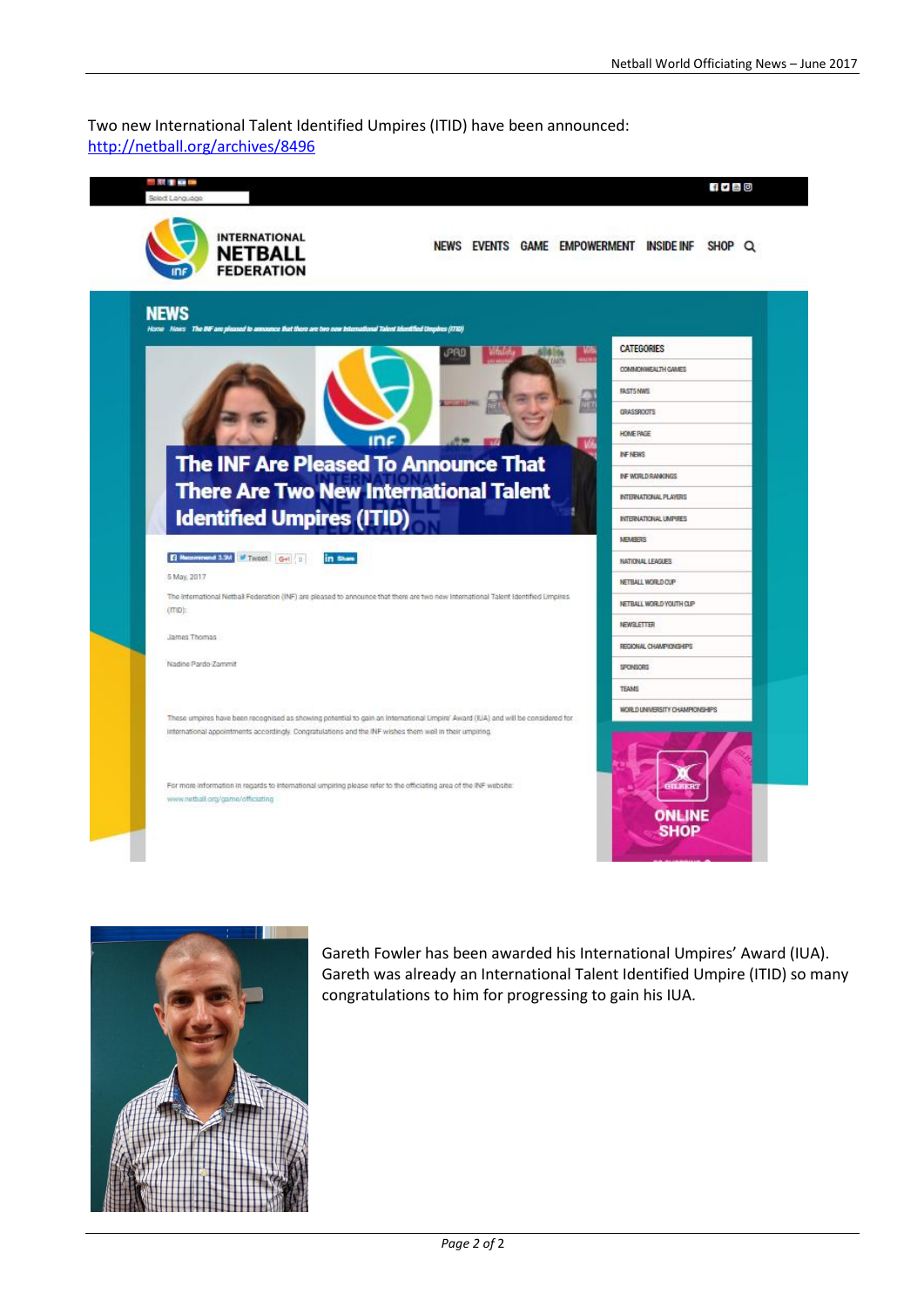Members of the OAGs due to commence in 2017 have been informed with kick off meetings due to be scheduled in Q3 and Q4 2017. These will be completed in line with the OAG Terms of Reference: <http://netball.org/inside-inf/committees-and-panels/officiating-advisory-group>

INF OAG2017-7; Commonwealth Games 2018 Umpire and Umpires Appointment Panel (UAP) Selection has been completed with nominations submitted to the Commonwealth Games Organising Committee (GOLDOC). A public announcement of those appointed is anticipated to be issued in Q4 2017. <http://netball.org/events-and-results/commonwealth-games>